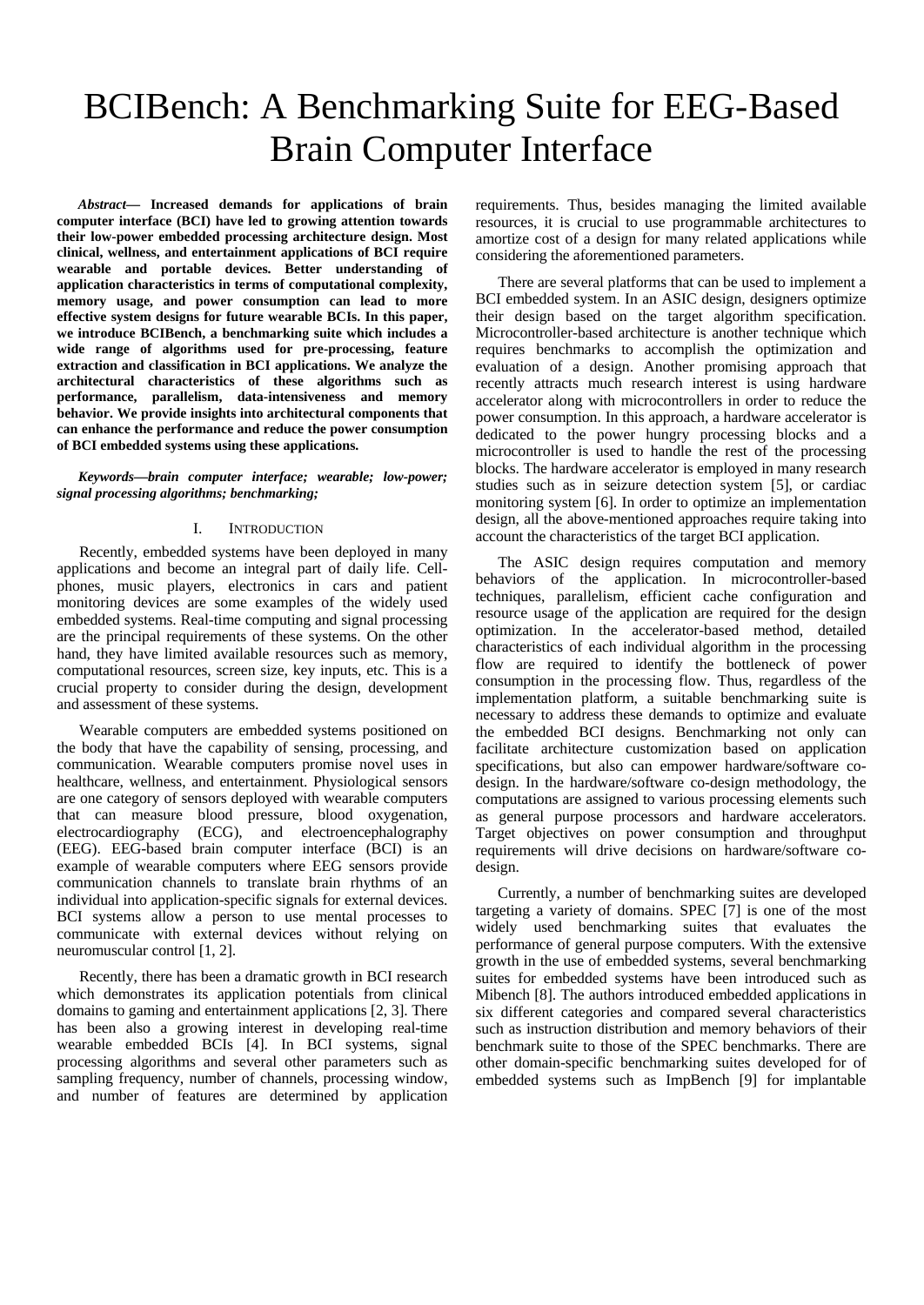architectures, PARSEC [10] for Chip-Multiprocessors (CMPs), MEVBench [11] for mobile computer vision applications.

Although a few of the BCI signal processing algorithms were presented as part of larger benchmarks, there is no domain-specific benchmarking suite that covers different components of the BCI signal processing algorithms. Moreover, to identify the challenges and bottlenecks of a BCI application, power and performance analysis of end-to-end signal processing flow is necessary which to our knowledge is not investigated in previous benchmarking suites. Also researchers in the BCI area primarily focus on high-level optimization to improve the system accuracy. Thus, there is a lack of benchmark suites for power and computational analysis of the signal processing algorithms in BCI embedded systems.

In this paper, we introduce BCIBench as a benchmarking suite that includes the most widely used BCI signal processing components for wearable embedded applications. We also include several end-to-end signal processing algorithms such as motor imagery and P300 detector BCIs. To the best of our knowledge, BCIBench is the first benchmarking suite dedicated to BCI. Our key contributions in this paper are listed in the following:

- We introduce a new benchmark suite, which covers a set of applications and signal processing algorithms in the BCI domain.
- We perform a detailed micro-architectural analysis of the benchmark indicating performance and memory characteristics.
- Based on the breakdown analysis of individual blocks in the end-to-end applications, we identify the power hungry blocks for further optimization. This analysis shows how future embedded architectures can better serve BCI applications and enhance their power and performance.

The rest of the paper is organized as follows. In section 2, we briefly describe applications of BCIBench. Benchmark characterization with a detailed analysis is covered in section 3. Section 4 covers breakdown analysis of the BCI applications. A brief discussion presented in section 5. Finally, section 6 concludes the paper.

#### II. BENCHMARK DETAILS



Fig. 1. The overview of a typical BCI application.

BCI applications consist of several signal processing components as shown in Figure 1. First, recorded brain signals are enhanced with filters or re-referencing algorithms. Then discriminative time and frequency features are extracted from the filtered signals. Extracted features are fed to the classifier to produce corresponding output control signal which depends on the specific BCI application. Several studies summarize a

comprehensive survey of signal processing methods in BCI applications [12, 13]. Considering the feasibility requirements of low power implementation and limited available resources for wearable embedded BCIs, we selected algorithms with medium to low computational complexity for each of the components. Table I, summarizes the BCIBench programs and applications.

TABLE I. PROGRAMS IN THE BCIBENCH

| <b>Pre-processing</b>               |
|-------------------------------------|
| Common Average Referencing (CAR)    |
| FIR Filter (FIR)                    |
| Surface Laplacian Referencing (Lap) |
| <b>Feature Extraction</b>           |
| Autoregressive (AR)                 |
| Band-Power (BP)                     |
| Fast Fourier Transform (FFT)        |
| Higuchi                             |
| Hjorth                              |
| Wavelet Packet Decomposition (WPD)  |
| <b>Classification</b>               |
| K-Nearest Neighbor (KNN)            |
| Linear Discriminant Analysis (LDA)  |
| Multilayer Perceptron (MLP)         |
| Support Vector Machine (SVM)        |
| <b>End-to-end Applications</b>      |
| <b>BCI1: Motor Imagery BCI</b>      |
| <b>BCI2: VEP BCI</b>                |
| <b>BCI3: Motor Imagery BCI</b>      |
| <b>BCI4: P300 BCI</b>               |

## *A. Pre-Processing*

In most BCI applications, pre-processing is performed on the recorded brain signal prior to the feature extraction due to low signal-to-noise ratio of the signal. In common average referencing (CAR), average value of the samples of all channels at the current time is subtracted from each sample. Laplacian reference adjusts the signal of each channel by removing the average of neighbor channels. Filtering is a very common pre-processing in BCI applications. FIR filters are very popular because of their simple architecture for hardware and software implementation.

#### *B. Feature Extraction*

Features are the key characteristics of brain data that encode the intent of the user. Typical features of the brain signals include time domain features such as amplitudes or latencies of event-related potentials and frequency domain features such as power spectra and power of different frequency bands. BCIBench includes Autoregressive (AR) algorithm [14], Band-Power (BP) [15], Fast Fourier Transform (FFT), Higuchi Algorithm [16], Hjorth Algorithm [17], and Wavelet Packet Decomposition (WPD). For more details of the algorithms and implementations, please see to the references.

#### *C. Feature Classification*

The last component in BCI applications is the classifier. The classifier usually employs previously recorded data (online or offline) to generate a model. Then, during the real-time process, they use the trained model to classify the unseen input data. BCIBench comprises four different classifiers that are widely used in BCI applications: 1) Support Vector Machine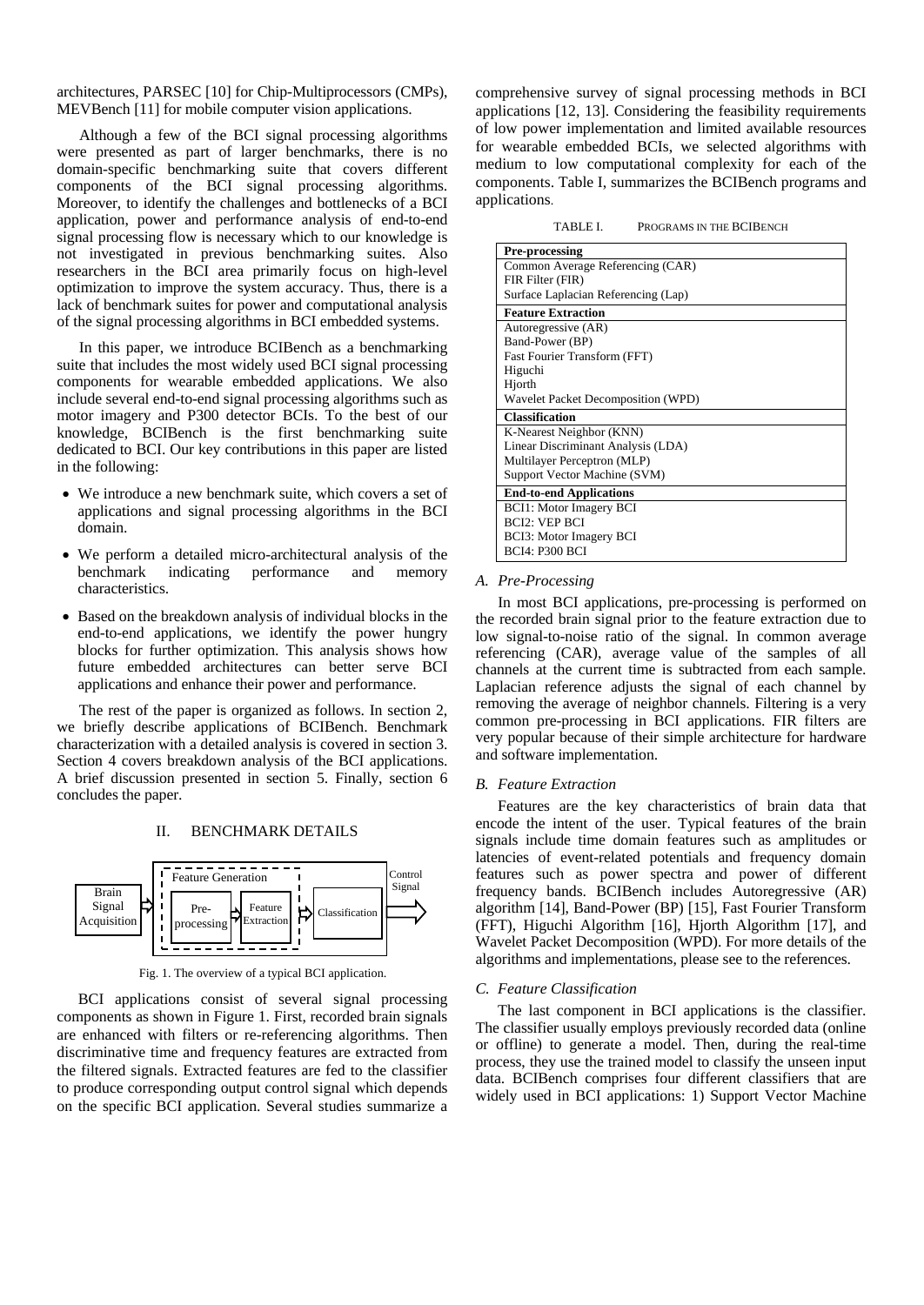(SVM), 2) Linear Discriminant Analysis (LDA), 3) K-Nearest Neighbor (K-NN), 4) Multilayer Perceptron (MLP): MLP. For more details, please refer to [18].

## *D. End-to-end BCI Applications*

BCI applications may utilize different algorithms in the preprocessing, feature extraction and classification stages to interpret the brain signals. There are three major applications that are widely used for BCIs:

SensoriMotor Rhythm (SMR) classification:

Comprise mu and beta rhythms, which are the oscillations in the brain activities localized in the mu (7-13 Hz) and the beta bands  $(13 - 30$  Hz). The amplitude of these rhythms varies during cerebral activity of the brain. Cerebral activity is related to motor tasks such as moving a cursor on a screen or controlling a robot [19]. In BCIBench, BCI 1 and BCI 3 end-to-end applications are from this category.

• Visual Evoked Potential (VEP) detection:

VEPs reflect processing of visual information in the brain. For instance, when the user looks at a light flashing with a constant frequency, the flashing frequency is induced in his EEG signal. The goal is to detect this frequency reliably while the user looks at the stimulus. This paradigm can be used for wheelchair or robot control. BCI2 in the BCIBench is a VEP-based system illustrated that presented in [20].

P300-Evoked Potential detection:

When infrequent auditory or visual stimuli are combined with routine stimuli, a positive peak in the EEG is evoked at about 300ms, called "P300", which has been first used as a BCI control signal in [21]. BCI4 in BCIBench is a P300 based BCI for an image selection task. Feature extraction includes down sampling and noise removal.

Table II shows preprocessing, feature extraction and classifier that is implemented for each of the BCI applications.

TABLE II. END-TO-END BCI APPLICATIONS IN BCIBENCH.

| <b>System</b>       | <b>BCI1</b>   | BCI <sub>2</sub> | <b>BCI3</b>   | <b>BCI4</b> |  |  |
|---------------------|---------------|------------------|---------------|-------------|--|--|
| <b>BCI</b> category | Motor Imagery | <b>VEP</b>       | Motor Imagery | P300        |  |  |
| Pre-processing      | CAR           | <b>FIR</b>       | Lap           | <b>FIR</b>  |  |  |
| Feature extraction  | <b>BP</b>     | FFT              | AR            | DownSample  |  |  |
| Classifier          | LDA           | LDA              | MI P          | LDA         |  |  |

#### III. BENCHMARK CHARACTERISTICS

#### *A. Why BCIBench?*

Most clinical, wellness, and entertainment applications of BCI require wearable and portable devices. Therefore, there has been a growing interest towards their low-power embedded architecture design. There are many efforts in developing such devices from g.tec system [22] which is a dry electrode realtime EEG acquisition system to neural dusts [23], which are tiny electronic sensors the size of dust particles scattered onto the cerebral cortex.

As discussed in section II, BCI systems comprise specific signal processing components that may vary for different BCI applications. There are also other parameters such as sampling frequency, number of channels, processing window, and number of features that are determined by application<br>requirements. Better understanding of application understanding characteristics in terms of computational complexity, memory usage, and power consumption can lead to more effective system designs for future wearable BCIs. It is also crucial to use programmable architectures to minimize the cost of a design for many related applications.

Researchers in the BCI area primarily focus on high-level optimization to improve the system accuracy. Thus, there is a lack of benchmark suites for power and computational analysis of the signal processing algorithms in BCI embedded systems to identify the challenges and bottlenecks of a BCI application. Therefore, a domain-specific benchmarking suite that covers different components of the BCI signal processing algorithms is necessary to analyze power and performance of end-to-end signal processing flow which to our knowledge is not investigated in previous benchmarking suites.

## *B. Experimental Setup*

In order to evaluate the components that constitute BCIBench, we use MARSS x86 simulator [24]. MARSS is an open source simulation tool built on QEMU. All components in BCIBench were compiled using GNU gcc compiler suite version 4.5. MARSS provides a cycle-accurate simulation model for Intel Atom core. Each simulated core is configured as 2-wide in-order machine with 16 load/store buffer entries. Each core has a private 32KB, 2-way set associative L1 cache for instruction and data, and shared L2 cache of size 512KB. We use 100MHz as core frequency. All private caches are kept coherent using the write back protocol on an on-chip splitphase bus.

BCIBench applications are designed to have the parametric property which enables us to run them with any desired configuration. These parameters vary according to the BCI application. For example, clinical epilepsy detection needs 128 channels with 1 KHz sampling frequency while EEG headsets which are used for gaming have 1-4 channels with 128 samples per second. We set the application parameters for our analysis according to Table III. In a BCI application, a trial is a window of time that is required to process brain signals to detect a desired pattern. In this work, each EEG trial has one second of data for 8 channels. With the configuration described in Table III, each trial has 4096 samples. All simulations are repeated for 100 trials of input data to ensure that a stable behavior in simulator is obtained.

TABLE III. BCIBENCH APPLICATION PARAMETERS.

| Parameter            | Pre-processing | Feature extraction | Classifier |
|----------------------|----------------|--------------------|------------|
| sampling frequency   | 512            | 512                | NΑ         |
| #of channels         |                |                    | NΑ         |
| processing window    |                |                    | NΑ         |
| # of features        | NΑ             | 40                 |            |
| # of training vector | NΑ             | NΑ                 |            |

In the previous benchmarking suites, all the analysis belongs to running algorithms as well as loading input data to the main memory. This results in incorrect information because I/O file transfer has excessive latency and a significant part of the execution time goes to reading input data files. To resolve this issue, we modified MARSS to collect statistics of any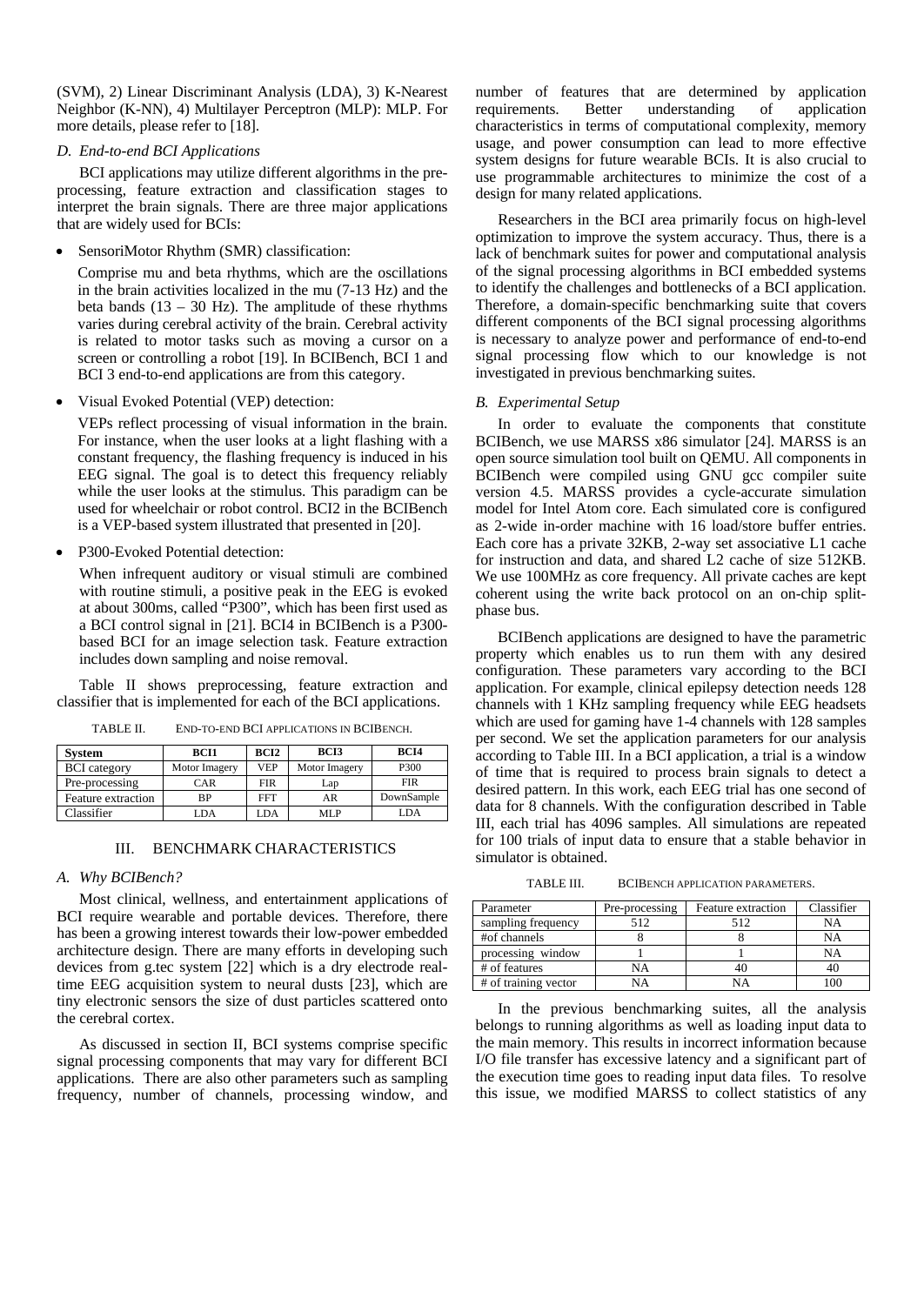

region of interest in the implementation. This enables us to start collecting statistics after the input data is completely loaded into the main memory.

## *C. Data Set*

Providing data sets corresponding to the applications of a benchmark suite is extremely valuable. In this work, instead of using standard data sets, we use real EEG data which was recorded from a state-of-the-art EEG machine during the P300 spell checker, motor imagery and VEP paradigms.

## *D. Computational Complexity Analysis*

In ultra-low power design methodology, voltage scaling is a popular approach to reduce energy consumption. In this approach, the supply voltage adjusts according to the peak frequency of the application. Execution time in terms of the number of cycles per second as the peak frequency is a good representation of an algorithm or application requirement. Figure 4 shows the number of cycles per second for BCIBench applications. It also illustrates the difference between the computational complexities of various BCI signal processing components (e.g., filters). In our previous work, we investigated high-level optimization considering computational cost as well as classification accuracy in feature selection process [25].

 Instruction level parallelism (ILP) is a measure of "how many" operations can be performed simultaneously and is represented using instructions per cycle (IPC). This parameter depends on several factors such as the issue width of the processor, branch prediction accuracy, number of resources, cache configuration (size, number of read/write ports, miss rate, etc.), and instruction dependencies. Figure 5 shows the IPC of the BCIBench applications for the simulated core. It shows the variation of the IPC values among BCIBench applications. The variations show the architectural implications of the instruction dependency and branch prediction accuracy for each program.

 Overlap processing is very popular in real-time analysis. In this method, the processing window should be able to slide a variable amount from the current window. For example, if we assume 80% overlapping, five windows will process during one second. Thus, it is desirable to measure the throughput of a

BCI signal processing flow. Figure 6 shows the throughput for BCIBench algorithms and applications. For an end-to-end application, throughput is measured as the number of trials that can be processed per second, and for a single algorithm it shows how frequently the core can process that algorithm in one second. In the BCI domain, throughput requirement depends on the application. For instance, gaming and entertainment applications require high throughput while the spell checker application has lower throughput requirement.

#### *E. Memory Characteristics*

Embedded systems typically use Reduced Instruction Set Architecture (RISC) processors which require higher memory due to low code density and load/store architecture of RISC processors. In an embedded system, memory system occupies a large portion of power budget and area. Therefore, in order to properly design low-power wearable systems, the memory demands of application must be served efficiently. Access time and energy per access are two key metrics in memory system of any application. However, in low-power wearable applications, data rate is low and due to power constraints, energy per access is more important. In a memory system, cache miss translates to a larger energy per access due to accessing slower and larger memories in the higher level. Figure 7 shows the miss rate for instruction cache. The instruction cache miss rate depends on the instruction sequence, e.g., number of jump and branches, branch predication accuracy and cache configuration. AR and BP algorithms have similar number of instructions, but due to the lower branch prediction accuracy in the AR, it has a higher instruction miss rate. Figure 8 shows the miss rate for L1 data cache. Data cache miss rate mainly depends on how the program accesses the data. Programs which access data with spatial and temporal locality have lower data cache miss rate. FIR and CAR are both preprocessing algorithms that operate on a matrix of data (rows correspond to various channels and columns correspond to samples acquired from each channel). FIR algorithm is applied to each channel individually, so it benefits from a suitable locality in data accesses. In CAR algorithm, it requires the current sample from all channels (i.e. accesses to the data matrix is column based and not row based). Therefore, data cache miss rate is higher than that of the FIR.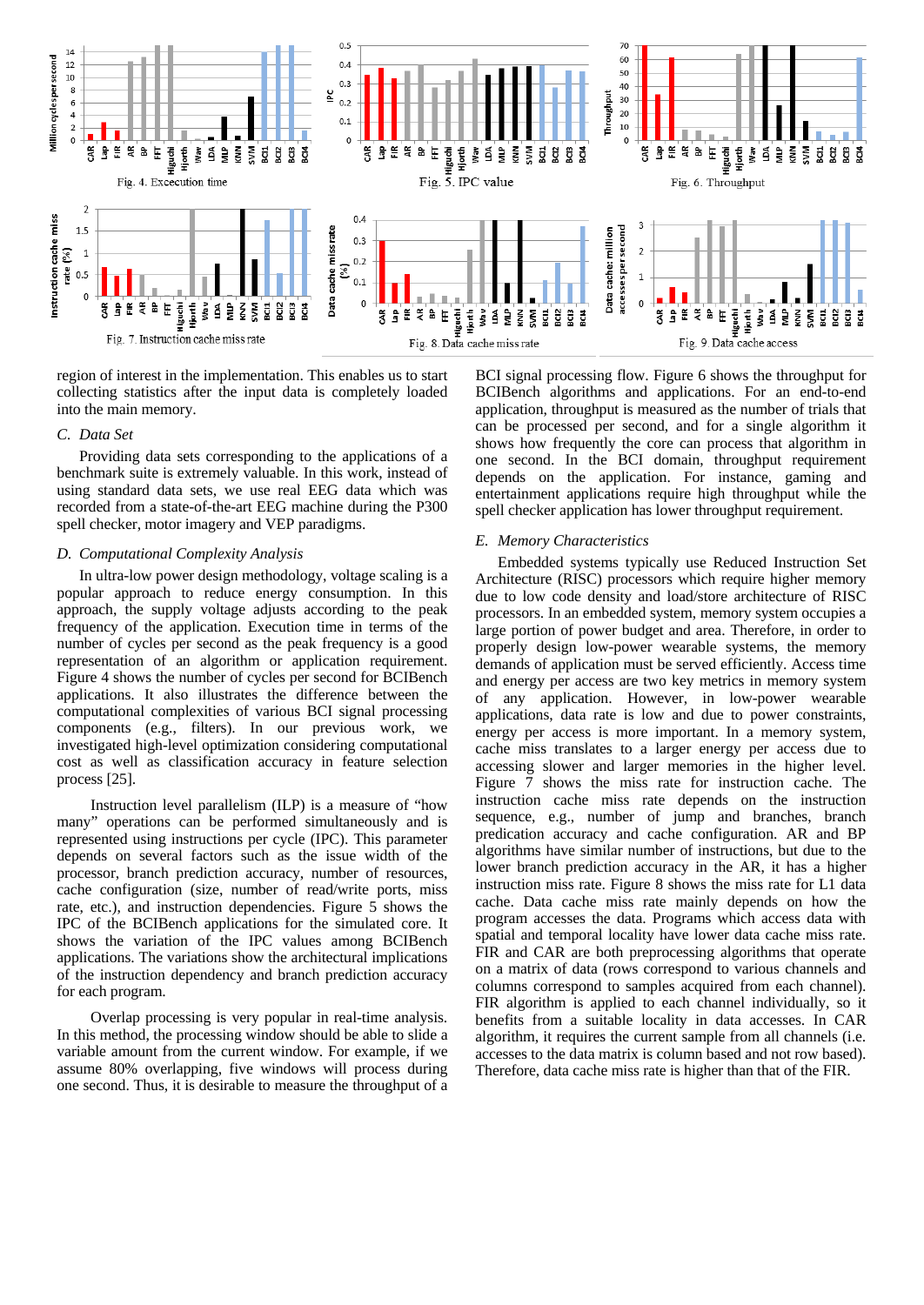|                  | TABLE IV.<br>BREAKDOWN ANALYSIS OF END-TO-END BCI APPLICATIONS. |               |                         |                                    |                           |                                         |                           |                          |                |                                      |                                 |                            |                                  |                                  |                             |
|------------------|-----------------------------------------------------------------|---------------|-------------------------|------------------------------------|---------------------------|-----------------------------------------|---------------------------|--------------------------|----------------|--------------------------------------|---------------------------------|----------------------------|----------------------------------|----------------------------------|-----------------------------|
| Application      | <b>Algorithm</b>                                                | Power<br>(mW) | sample<br>Cycles<br>per | per second<br>(Millions)<br>Cycles | per sample<br>Instruction | Instruction<br>per second<br>(Millions) | per sample<br>acces<br>ПT | time(Second)<br>Response | Throughput     | utilization (%)<br><b>ALU</b><br>INT | utilization $(9/6)$<br>ALU<br>È | (96)<br>utilization<br>AGU | (Thousands)<br>ALU<br>usage<br>E | (Thousands)<br>ALU<br>usage<br>È | (Thousands)<br>usage<br>AGU |
| BCII             | CAR                                                             | 2.76          | 188                     | 0.77                               | 64                        | 0.26                                    | 36                        | 0.0077                   | 130            | 0.475                                | 0.089                           | 0.482                      | 131                              | 4                                | 133                         |
|                  | <b>BP</b>                                                       | 46.82         | 3175                    | 13                                 | 1280                      | 5.24                                    | 863                       | 0.13                     | 8              | 6.906                                | 2.856                           | 12.514                     | 1903                             | 131                              | 3448                        |
|                  | LDA                                                             | 0.01          | $\mathbf{1}$            | 0.003                              | $\mathbf{1}$              | 0.001                                   | $\mathbf{1}$              | 0.0001                   | 10000          | 0.001                                | 0.001                           | 0.002                      | 0.4                              | 0.05                             | 0.5                         |
|                  | <b>Total</b>                                                    | 49.59         | 3364                    | 13.77                              | 1345                      | 5.5                                     | 900                       | 0.1377                   | $\overline{ }$ | 7.382                                | 2.946                           | 12.998                     | 2034                             | 135                              | 3581                        |
| BC <sub>12</sub> | <b>FIR</b>                                                      | 4.33          | 293                     | 1.20                               | 101                       | 0.41                                    | 102                       | 0.012                    | 83             | 0.183                                | 0.317                           | 0.681                      | 85                               | 25                               | 317                         |
|                  | <b>FFT</b>                                                      | 79.43         | 5387                    | 22                                 | 1505                      | 6.17                                    | 703                       | 0.22                     | 5              | 5.551                                | 18.634                          | 6.059                      | 2583                             | 1445                             | 2820                        |
|                  | <b>LDA</b>                                                      | 0.01          | $\mathbf{1}$            | 0.003                              | $\mathbf{1}$              | 0.001                                   | $\mathbf{1}$              | 0.0001                   | 10000          | 0.001                                | 0.001                           | 0.001                      | 0.4                              | 0.05                             | 0.5                         |
|                  | <b>Total</b>                                                    | 83.77         | 5681                    | 23.2                               | 1607                      | 6.58                                    | 806                       | 0.232                    | 4              | 5.735                                | 18.952                          | 6.741                      | 2668                             | 1470                             | 3137                        |
| BCI3             | Lap                                                             | 9.59          | 650                     | 2.66                               | 251                       | 1.03                                    | 139                       | 0.027                    | 38             | 1.663                                | 0.082                           | 1.761                      | 499                              | 4                                | 528                         |
|                  | AR                                                              | 44.30         | 3004                    | 12.3                               | 1101                      | 4.51                                    | 601                       | 0.123                    | 8              | 6.783                                | 4.499                           | 7.798                      | 2035                             | 225                              | 2339                        |
|                  | <b>MLP</b>                                                      | 0.11          | $\overline{7}$          | 0.03                               | $\mathbf{1}$              | 0.01                                    | $\mathbf{1}$              | 0.0003                   | 3333           | 0.018                                | 0.006                           | 0.018                      | 5                                | 0.3                              | 5                           |
|                  | Total                                                           | 54            | 3661                    | 14.99                              | 1353                      | 5.55                                    | 741                       | 0.1503                   | $\overline{ }$ | 8.464                                | 4.587                           | 9.577                      | 2539                             | 229                              | 2873                        |
| BC <sub>14</sub> | <b>FIR</b>                                                      | 4.33          | 293                     | 1.20                               | 101                       | 0.41                                    | 102                       | 0.012                    | 83             | 3.152                                | 5.464                           | 11.737                     | 85                               | 25                               | 317                         |
|                  | DS                                                              | 0.52          | 35                      | 0.143                              | 14                        | 0.06                                    | 8                         | 0.0014                   | 698            | 1.023                                | 0.001                           | 1.088                      | 28                               | 0.005                            | 29                          |
|                  | LDA                                                             | 0.02          | $\mathbf{1}$            | 0.003                              | 1                         | 0.001                                   | 1                         | 0.0001                   | 10000          | 0.024                                | 0.019                           | 0.036                      | 0.6                              | 0.09                             | $\mathbf{1}$                |
|                  | <b>Total</b>                                                    | 4.87          | 329                     | 1.35                               | 116                       | 0.47                                    | 111                       | 0.0134                   | 74             | 4.199                                | 5.484                           | 12.861                     | 114                              | 25                               | 347                         |

As mentioned earlier, in voltage scaling which is a promising method for power reduction, it is important to determine the activity level of the unit of interest to adjust the supply voltage accordingly. In the cache design, the average number of accesses per second is a measure of the activity level. Therefore, we measured data cache accesses per second for BCIBench applications as shown in Figure 9.

## IV. ARCHITECTURE IMPROVEMENT

Regardless of the implementation platform, a benchmark suite can be used in order to optimize a design in terms of power and performance. In the design of wearable computers, a new trend that has recently become popular is to use a microcontroller along with a hardware accelerator to meet power constraints. In this method, the block which consumes the majority of power in the signal processing flow is detected. Then, a special purpose hardware accelerator is used to implement the block to reduce the application power consumption. Thus, it requires a breakdown analysis of individual algorithms in the processing flow. BCI signal processing flow may change by changing the target application. Therefore, developing a hardware accelerator for a specific algorithm restricts the design only to the underlying application. This motivates the designers to use reconfigurable hardware accelerator. These accelerators include some general functional units (FUs) and several specific FUs that can be configured using configurable interconnections.

 According to Figure 1, a BCI application comprises three major blocks, including pre-processing, feature extraction and classification. We analyze each individual block of the BCI end-to-end applications for power, performance and memory behaviors. For this purpose, we use metrics such as the number of instructions, throughput, resource usage, and resource utilization. Table IV shows the breakdown analysis for the endto-end BCI applications. According to the Intel document [27], Atom core consumes 3.6W power for 1GHz clock. We calculate power consumption of each algorithm according to its execution time ((cycles\_per\_second/1e+9)\*3.6). Information reported in Table IV can be used for variety of purposes. For instance, one important application parameter is the sampling

frequency that needs to be carefully selected based on the requirements of the algorithms. In Table IV, we investigate cycles per sample and instructions per sample as the complexity measures of processing one input sample. Therefore, one can use these measures to estimate computational complexity of each block of the BCI application for different sampling frequency, as well as different number of channels, processing window, etc. These measures can also be used to calculate the peak computational requirements of each algorithm to adjust the proper supply voltage. Table IV also shows power and performance bottlenecks of the signal processing flow. As shown for BCI1, 2, and 3, feature extraction (i.e. BP, FFT, and AR) is the most computationally expensive block while in BCI4, preprocessing (i.e. FIR) is the bottleneck. This investigation is a guideline for designers to be able to reduce power consumption of specific blocks.

Response time is the amount of time that the core takes to complete the processing. Number of accesses to L1 data cache per second is an estimate of frequency of usage for L1 data cache. Resource utilization is the percentage of the time that a functional unit is actually occupied, as compared with the total time that the unit is available for use (Atom core has two integer ALUs, two Floating-point units and two address generation units (AGUs)). The last three columns show the absolute usage of those six ALUs. As we can see from Table IV, the utilization of AGUs is 30% larger than that of floatingpoint ALUs and 65% larger than the utilization of integer ALUs that shows high memory activity in BCI applications. Therefore, a functional unit for address generation purpose can improve both the performance and power consumption of the architecture. Another observation is that the maximum utilization of functional units of Atom core by BCI applications is 18%. Therefore, embedded BCI applications do not require complex architectures with several ALUs. Therefore, architectures with single ALU in the data path will results in higher utilization and very low power consumption. An example of those architectures that might be potential architectures for BCI can be found in [28].

Parallelization and multi-core processing is an effective approach to reduce the power consumption for several applications [29]. However, for wearable embedded BCI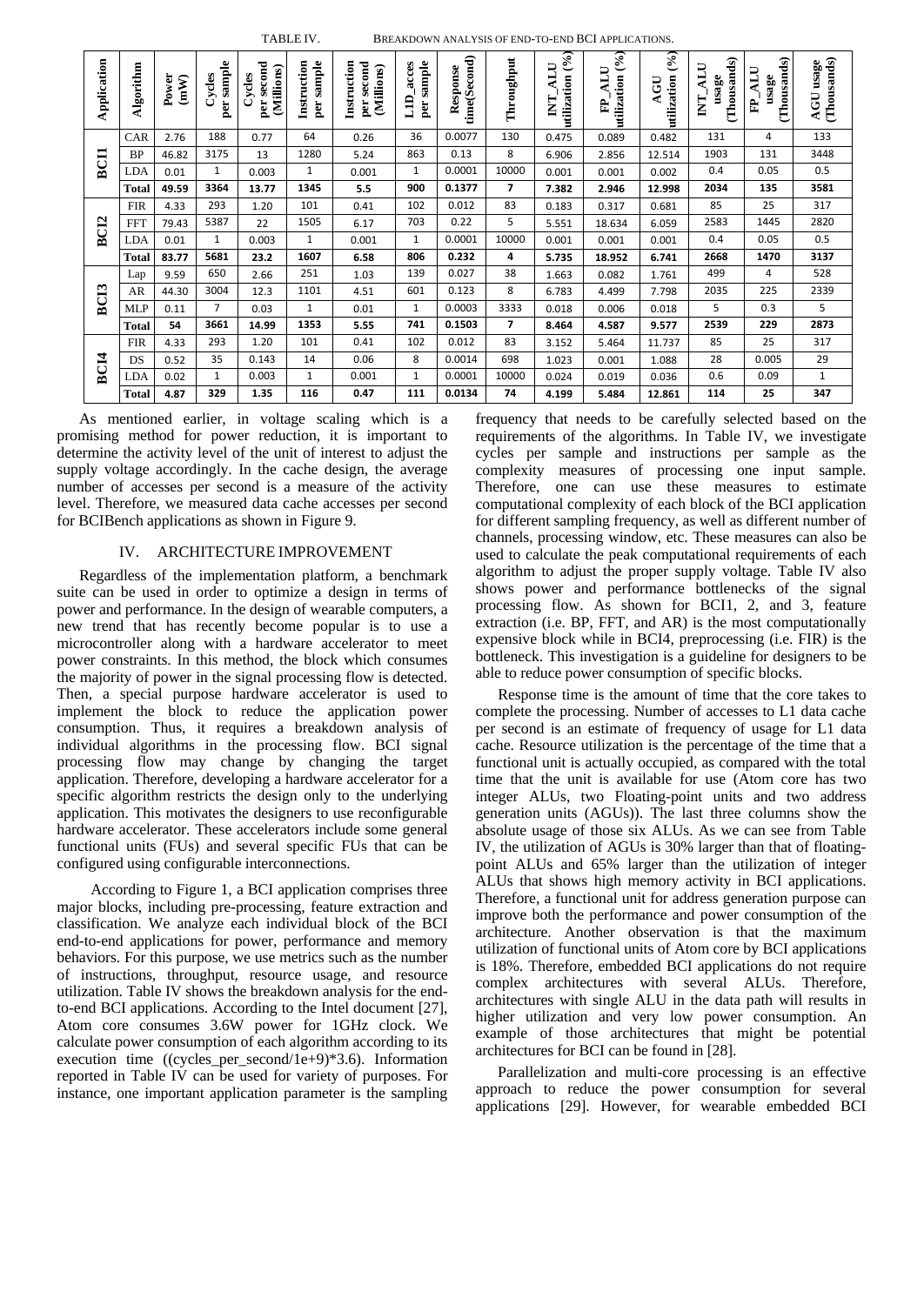systems with low operating frequency, multi-core architecture may increase power consumption. Because, a small portion of power consumption goes to the processing in these applications. Thus, multi-core architecture which requires extra complexity for dispatching processing among cores and handles communications of cores, increases the power consumption. Also, due to low operating frequency of these applications, the operation frequency of cores will be consequently low that extra leakage power will dominate dynamic power reduction.

Our observations illustrate the implementation of BCI signal processing algorithms with Atom architecture. However, the benchmarks provided in this study may be analyzed in conjunction with other architectures of interest. We will continue to expand our investigations with other open-source low-power cores. The BCIBench suite will be available on our website and a link will be provided in the camera-ready version.

## V. CONCLUSION

Wearable BCI applications are gaining popularity due to the advances in creating small electronic circuits and processing units, as well as easy-to-wear EEG electrodes. In this work, we presented BCIBench as a novel benchmarking suite for wearable BCI applications. BCIBench provided a range of BCI algorithms for pre-processing, feature extraction and classification to evaluate BCI wearable embedded architectures. We evaluated memory behavior and performance of BCIBench using MARSS simulator for Intel Atom core. Our analysis was a guideline for designers to be able to design efficient memory system and reduce power consumption of specific blocks. For further architecture improvement to meet power constraints of low power BCIs, we analyzed individual blocks of the signal processing flow. One can use these measures to estimate computational complexity of each block of the BCI applications with different parameters. It can also be used to measure the peak computational requirements of each algorithm to adjust the proper supply voltage.

#### VI. ACKNOWLEDGMENT

This work was supported in part by the TerraSwarm Research Center, one of six centers supported by the STARnet phase of the Focus Center Research Program (FCRP) a Semiconductor Research Corporation program sponsored by MARCO and DARPA.

#### **REFERENCES**

- [1] G. Schalk, K. Miller, N. Anderson, J. Wilson, M. Smyth, J. Ojemann, D. Moran, J. Wolpaw, and E. Leuthardt, "Two-dimensional movement control using electrocorticographic signals in humans," Journal of neural engineering, vol. 5, p. 75, 2008.
- [2] B. Rebsamen, C. Teo, Q. Zeng, M. Ang Jr, E. Burdet, C. Guan, H. Zhang, and C. Laugier, "Controlling a wheelchair indoors using thought," IEEE Intelligent Systems, pp. 18–24, 2007.
- [3] A. Nijholt, D. P.-O. Bos, and B. Reuderink, "Turning shortcomings into challenges: Brain–computer interfaces for games," Entertainment Computing, vol. 1, no. 2, pp. 85–94, 2009.
- [4] Chin-Teng Lin et. al, "Development of Wireless Brain Computer Interface With Embedded Multitask Scheduling and its Application on Real-Time Driver's Drowsiness Detection and Warning," Biomedical Engineering, IEEE Transactions on , vol. 55, no. 5, pp.1582,1591, 2008
- [5] N. Verma et al., "A micro-power eeg acquisition soc with integrated feature extraction processor for a chronic seizure detection system," JSSC, vol. 45, no. 4, pp. 804–816, 2010.
- [6] M. Shoaib, N. Jha, and N. Verma, "A low-energy computation platform for data-driven biomedical monitoring algorithms," in DAC. IEEE, 2011, pp. 591–596.
- [7] B. Case, "Spec2000 retires spec92," The Microprocessor Report, vol. 9, 1995.
- [8] M. Guthaus, J. Ringenberg, D. Ernst, T. Austin, T. Mudge, and R. Brown, "Mibench: A free, commercially representative embedded benchmark suite," in WWC. IEEE, 2001, pp. 3–14.
- C. Strydis, C. Kachris, and G. Gaydadjiev, "Impbench: A novel benchmark suite for biomedical, microelectronic implants," in SAMOS. IEEE, 2008, pp. 82–91.
- [10] C. Bienia, S. Kumar, J. Singh, and K. Li, "The parsec benchmark suite: Characterization and architectural implications," in PACT. ACM, 2008, pp. 72–81.
- [11] J. Clemons, H. Zhu, S. Savarese, and T. Austin, "Mevbench: A mobile computer vision benchmarking suite," in IISWC., 2011, pp. 91–102.
- [12] A. Bashashati, M. Fatourechi, R. Ward, G. Birch, "A survey of signal processing algorithms in brain–computer interfaces based on electrical brain signals," Journal of Neural engineering, vol. 4, p. R32, 2007.
- [13] P. Brunner, L. Bianchi, C. Guger, F. Cincotti, and G. Schalk, "Current trends in hardware and software for brain–computer interfaces (bcis)," Journal of Neural Engineering, vol. 8, p. 025001, 2011.
- [14] C. Anderson, E. Stolz, and S. Shamsunder, "Multivariate autoregressive models for classification of spontaneous electroencephalographic signals during mental tasks," Biomedical Engineering, IEEE Transactions on, vol. 45, no. 3, pp. 277–286, 1998.
- [15] D. Allen and C. MacKinnon, "Time-frequency analysis of movementrelated spectral power in EEG during repetitive movements: A comparison of methods," Journal of neuroscience methods, vol. 186, no. 1, pp. 107–115, 2010
- [16] T. Higuchi, "Approach to an irregular time series on the basis of the fractal theory," Physica D: Nonlinear Phenomena, vol. 31, no. 2, pp. 277–283, 1988.
- [17] B. Hjorth, "Time domain descriptors and their relation to a particular model for generation of eeg activity." Computerized EEG analysis, pp. 3–8, 1975.
- [18] F. Lotte, M. Congedo, A. Lécuyer, F. Lamarche, and B. Arnaldi, "A review of classification algorithms for EEG-based brain–computer interfaces," Journal of neural engineering, vol. 4, p. R1, 2007.
- [19] C. Neuper, G. Müller-Putz, R. Scherer, and G. Pfurtscheller, "Motor imagery and eeg-based control of spelling devices and neuroprostheses," Progress in brain research, vol. 159, pp. 393–409, 2006.
- [20] X. Gao, D. Xu, M. Cheng, and S. Gao, "A bci-based environmental controller for the motion-disabled," Neural Systems and Rehabilitation Engineering, IEEE Transactions on, vol. 11, no. 2, pp. 137–140, 2003.
- [21] L. Farwell, E. Donchin, "Talking off the top of your head: toward a mental prosthesis utilizing event-related brain potentials," Electroencephalography and clinical Neurophysiology, vol. 70, no. 6, pp. 510–523, 1988.
- [22] g.tec guger technologies. http://www.gtec.at GugerTechnologies
- [23] S. Dongjin, M.C. Jose , M.R. Jan , Z. Elad, M Michel, "Neural dust: an ultrasonic, low power solution for chronic brainMachine interfaces", arXiv:1307.2196 [q-bio.NC].
- [24] A. Patel, F. Afram, S. Chen, and K. Ghose, "Marss: A full system simulator for multicore x86 cpus," in DAC. ACM, 2011, pp. 1050–1055.
- [25] A. Ahmadi, O. Dehzangi, and R. Jafari, "Brain-computer interface signal processing algorithms: A computational cost vs. accuracy analysis for wearable computers," in BSN. IEEE, 2012, pp. 40–45.
- [26] G. Reinman and N. Jouppi, "Cacti 2.0: An integrated cache timing and power model," WRL Research Report, vol. 7, 2000.
- [27] I. Inc. Atom processor, in download.intel.com/embedded/processors/prodbrief/324100.pdf.
- [28] N. Ickes, Y. Sinangil, F. Pappalardo, E. Guidetti, and A. P. Chandrakasan, "A 10 pj/cycle ultra-low-voltage 32-bit microprocessor